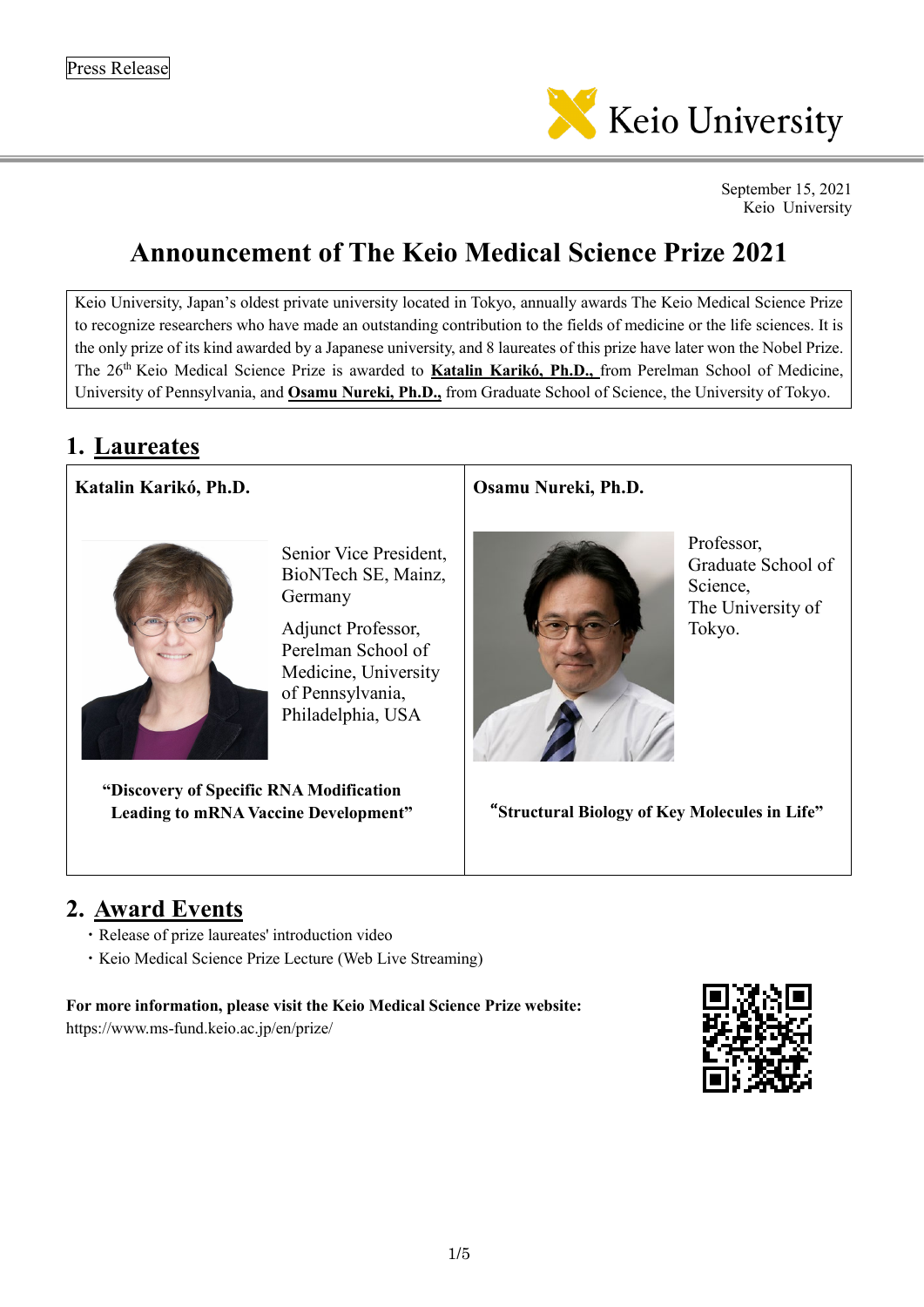

# **The Keio Medical Science Prize**

## **1. Background**

In the fall of 1994, Dr. Mitsunada Sakaguchi, a 1940 alumnus of the School of Medicine, donated five billion yen to Keio University with the expressed desire that it be used to commend outstanding researchers, to encourage medical research and its creative progress at Keio through grants, and to promote worldwide medical advances. In keeping with Dr. Sakaguchi's commitment, Keio launched The Keio University Medical Science Fund on April 1, 1995. Dr. Sakaguchi made an additional donation of two billion yen in July 1999, bringing the fund to a total of seven billion yen.

## **2. Initiatives**

- The Keio Medical Science Prize
- Grants for International Activities in Medicine and the Life Sciences
- Keio Medical Science Rising Star Award
- Research Grants for Medicine and the Life Sciences
- Sakaguchi Laboratory

## **3. Objective**

The Keio Medical Science Prize gives recognition to the outstanding and creative achievements of researchers in the fields of medicine and the life sciences, in particular those contributing to scientific developments in medicine. It aims to promote worldwide advances in medicine and the life sciences, encourage the expansion of researcher networks throughout the world, and contribute to the well-being of humankind.

## **4. Prize**

Laureates receive a certificate of merit, medal, and a monetary award of 10 million yen. The award events and the Keio Medical Science Lectures are held online this year.

## **5. Nomination and Selection**

The Keio Medical Science Prize is an international award, and each year academics and researchers from around the world are invited to nominate a candidate. Laureates are then selected through a rigorous review process by about ninety Japanese academics from both within and outside of Keio University.

## **6. 2020 Prize Laureates**

Aviv Regev, Ph.D., Executive Vice President, Genentech Research and Early Development Single Cell Analysis Technology to Understand the Complexity of Life Atsushi Miyawaki, M.D., Ph.D., Laboratory Head, RIKEN Center for Brain Science, RIKEN Center for Advanced Photonics

Unveiling Life Science through Innovative Molecular Imaging

## **7. Nobel Prize Winning Laureates**

| 2016 | Tasuku Honjo (The Nobel Prize in Physiology or Medicine 2018)                               |
|------|---------------------------------------------------------------------------------------------|
|      | Identification of PD-1 and Establishment of Cancer Immunotherapy Principle by PD-1 Blockade |
| 2015 | Yoshinori Ohsumi (The Nobel Prize in Physiology or Medicine 2016)                           |
|      | Discoveries of Mechanisms for Autophagy                                                     |
| 2010 | Jules A. Hoffmann (The Nobel Prize in Physiology or Medicine 2011)                          |
|      | Discovery of Insect-innate Immune System and Toll Receptors                                 |
| 2006 | Thomas A. Steitz (The Nobel Prize in Chemistry 2009)                                        |
|      | Structural Basis of Large Ribosomal Subunit Function and Drug Development                   |
| 2004 | Roger Y. Tsien (The Nobel Prize in Chemistry 2008)                                          |
|      | Visualization and Control of Molecules within Living Cells                                  |
| 2002 | Barry J. Marshall (The Nobel Prize in Physiology or Medicine 2005)                          |
|      | Establishment of Diagnostic Techniques and Treatment for Helicobacter Pylori                |
| 1999 | Elizabeth Helen Blackburn (The Nobel Prize in Physiology or Medicine 2009)                  |
|      | Telomeres and Telomerase                                                                    |
| 1996 | Stanley B. Prusiner (The Nobel Prize in Physiology or Medicine 1997)                        |
|      | Discovery of Prions and Prion Diseases                                                      |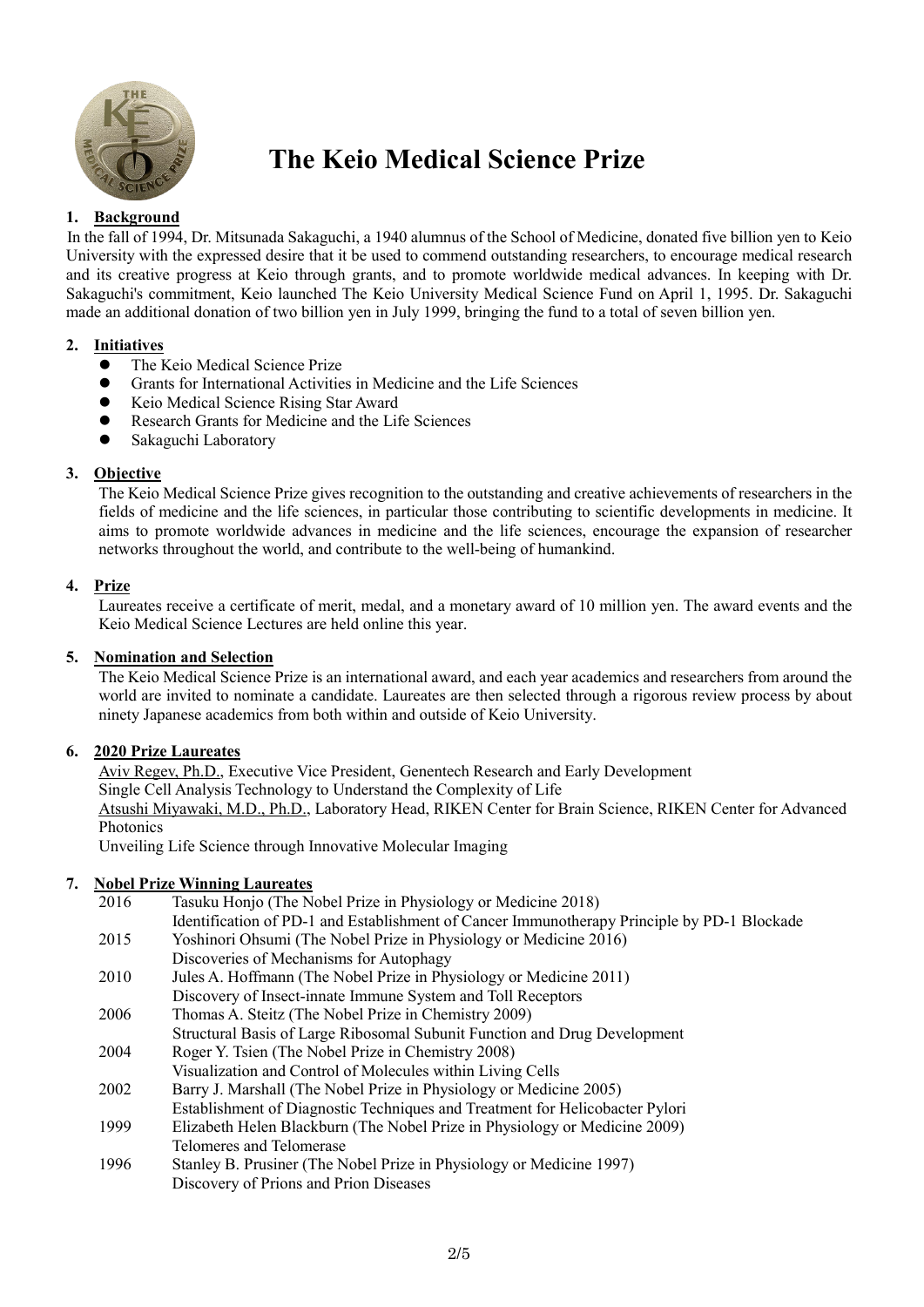

**The Keio Medical Science Prize 2021 Laureate**

## "**Discovery of Specific RNA Modification Leading to mRNA Vaccine Development"**

## **Katalin Karikó, Ph.D.**

Senior Vice President, BioNTech SE, Mainz, Germany Adjunct Professor, Perelman School of Medicine, University of Pennsylvania, Philadelphia, USA

Messenger RNA (mRNA) molecules convey genetic information from DNA to the ribosome, where they specify the amino acid sequence of the protein products of gene expression. In 1989, Katalin Karikó, Ph.D. started working on mRNA with the conviction that mRNA could be used to instruct cells to make their own medicines. However, as it turned out, human immune cells exposed to synthesized mRNA generated a strong immune response accompanied by secretion of inflammatory molecules. After many years of trial and error, Dr. Karikó found that the incorporation of a modified nucleoside, known as pseudouridine, into the mRNA ablated the immune response. In addition, the modification directed the cellular synthesis of quantities of protein that were several times larger than those produced by the conventional, unmodified mRNA. These findings of Dr. Karikó regarding modified mRNA went on to pave the way to the stunningly successful COVID-19 vaccines that have been developed by pharmaceutical companies. Now that mRNA vaccine technology has been proven, it is expected to transform other vaccines and therapeutic strategies to tackle not only infectious diseases such as HIV, influenza, and malaria, but also cancer and heart failure. Therefore, her achievement is undoubtedly worthy of the Keio Medical Science Prize.

#### **Education**

| 1982             | University of Szeged, Szeged, Hungary (Biochemistry)<br>PhD                          |
|------------------|--------------------------------------------------------------------------------------|
| 1978             | University of Szeged, Szeged, Hungary (Biology)<br><b>BS</b>                         |
| <b>Positions</b> |                                                                                      |
| $2021$ -present  | Adjunct Professor, Department of Neurosurgery, University of Pennsylvania            |
| 2019-present     | Senior Vice President, BioNTech SE                                                   |
| 2013-2019        | Vice President, BioNTech RNA Pharmaceuticals                                         |
| 2009-2021        | Adjunct Associate Professor, Department of Neurosurgery, University of Pennsylvania  |
| 1995-2009        | Senior Research Investigator, Department of Neurosurgery, University of Pennsylvania |
| 1989-1995        | Research Assistant Professor, Department of Medicine, University of Pennsylvania     |
| 1988-1989        | Department of Pathology, USUHS, Bethesda, MD, USA                                    |
| 1985-1988        | Department of Biochemistry, Temple University, Philadelphia, PA, US                  |
| 1982-1985        | Biological Research Center, Hungarian Academy of Sciences, Szeged, Hungary           |
|                  |                                                                                      |

### **Major Honors/Awards**

| 2021 | Rosenstiel Award for Distinguished Work in Medical Science – Brandeis University, USA |
|------|---------------------------------------------------------------------------------------|
| 2021 | Reichstein Medal - Swiss Academy of Pharmaceutical Sciences                           |
| 2021 | Vilcek Prize for Excellence in Biotechnology – The Vilcek Foundation, NYC, USA        |
| 2021 | Princess Asturias Award – Princess Asturias Foundation, Spain                         |
| 2021 | Semmelweis Award – Hungarian Government                                               |
| 2021 | Horwitz Prize – Columbia University, USA                                              |

### **Comment from Katalin Karikó, Ph.D.**

I'm humbled and honored to receive the Keio Medical Science Prize in recognition of my contribution to identifying the specific RNA modification that helped develop the mRNA vaccines in the fight against COVID-19. As a result of the modification, mRNA therapies can be safely delivered to patients to make more effective vaccines against other infectious diseases or used for protein replacement therapies and gene editing to treat conditions with unmet medical needs.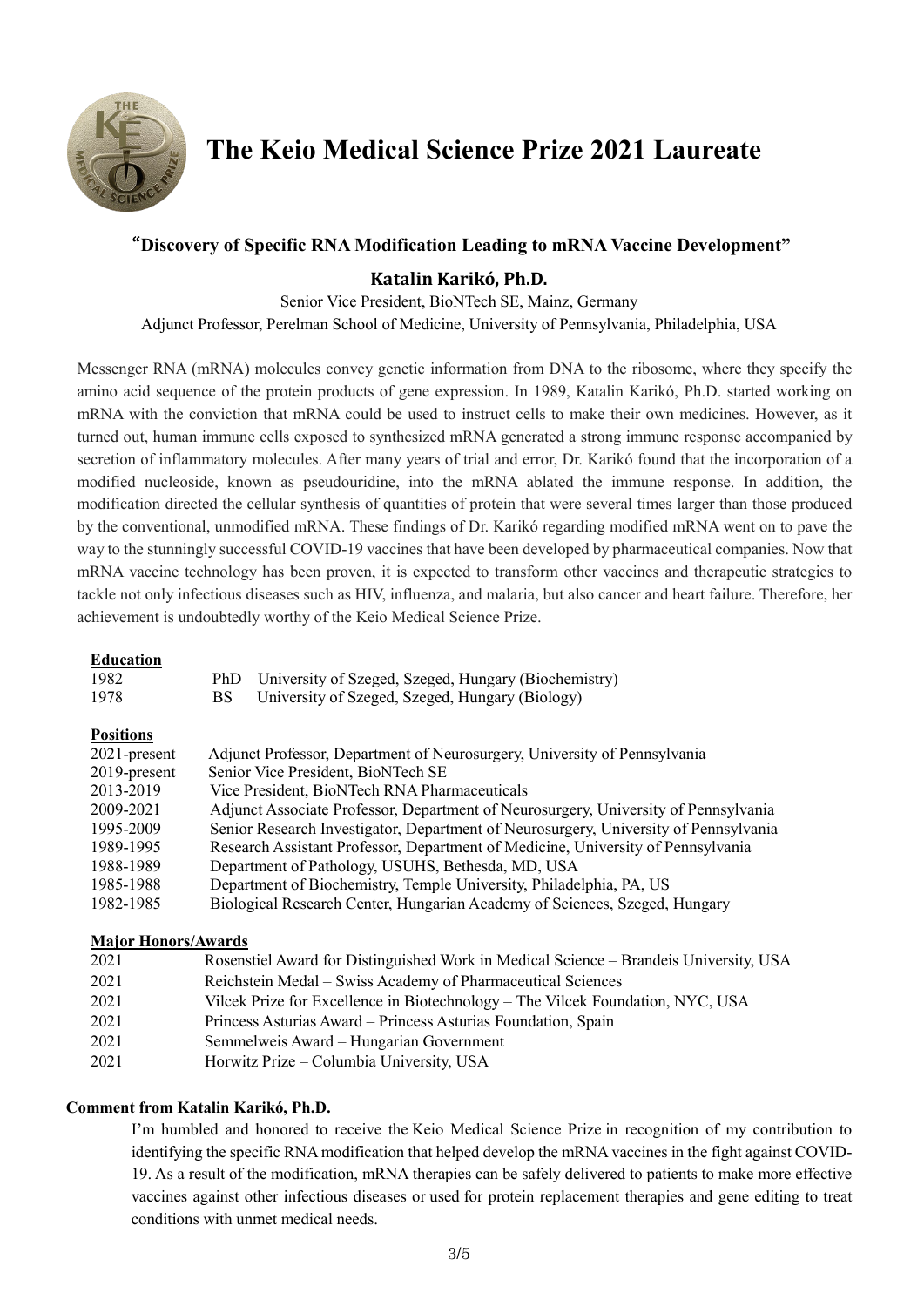

# **The Keio Medical Science Prize 2021 Laureate**

**"Structural Biology of Key Molecules in Life"**

## **Osamu Nureki, Ph.D.** Professor, Graduate School of Science, The University of Tokyo

Structural biology is an important area of molecular biology and biochemistry concerned with the molecular structure of macromolecules, especially proteins and nucleotides. Osamu Nureki, Ph.D. as a pioneer in the field of structural biology, has determined the three-dimensional structures of key molecules in life including those of RNA-protein complexes such as tRNA modification enzymes, G protein-coupled receptors and membrane transporters. His achievement has proved that structural biology is not just a method of learning about the structures of molecules, but also a strong means of investigating their biological functions and identifying unknown life phenomena. Recently, he determined the structure of CRISPR-Cas9 for the first time, paving the way to "genome editing-based drug discovery". Fundamental knowledge originating from his research is now the basis underlying recent advances in biology and medical science. Taking all these above-mentioned facts into consideration, Dr. Nureki deserves to win the Keio Medical Science Prize.

## **Education**

- 1993 Graduated from Department of Biophysics and Biochemistry, Graduate School of Science, The University of Tokyo (Doctor of Science)
- 1988-93 Master and PhD student of Department of Biophysics and Biochemistry, Graduate School of Science, The University of Tokyo
- 1984-88 Undergraduate of Faculty of Science, The University of Tokyo

### **Positions**

| 2014 | Professor, Department of Biological Sciences, Graduate School of Science, The University of Tokyo |
|------|---------------------------------------------------------------------------------------------------|
| 2010 | Professor, Department of Biophysics and Biochemistry, Graduate School of Science,                 |
|      | The University of Tokyo                                                                           |
| 2008 | Professor, Department of Basic Medical Sciences, The Institute of Medical Science,                |
|      | The University of Tokyo                                                                           |
| 2003 | Professor, Department of Biological Information, Graduate School of Biosciences and               |
|      | Biotechnology, Tokyo Institute of Technology                                                      |
| 2002 | Associate Professor at Department of Biophysics and Biochemistry, Graduate School of Science,     |
|      | The University of Tokyo                                                                           |
| 1995 | Assistant Professor, Department of Biophysics and Biochemistry, Graduate School of Science,       |
|      | The University of Tokyo                                                                           |
| 1994 | Special Researcher at Crystallography Laboratory, RIKEN                                           |
| 1993 | Postdoctoral Fellow, Protein Engineering Research Institute (PERI)                                |

### **Major Honors/Awards**

- 2018 Medal with Purple Ribbon from Japanese Government
- 2014 Takeda Medical Prize of Takeda Science Foundation
- 2014 Uehara Prize of Uehara Memorial Foundation
- 2011 Research Award of The Crystallographic Society of Japan
- 2011 Inoue Prize for Science, Inoue Foundation for Science
- 2008 JSPS Prize, Japan Society for the Promotion of Science